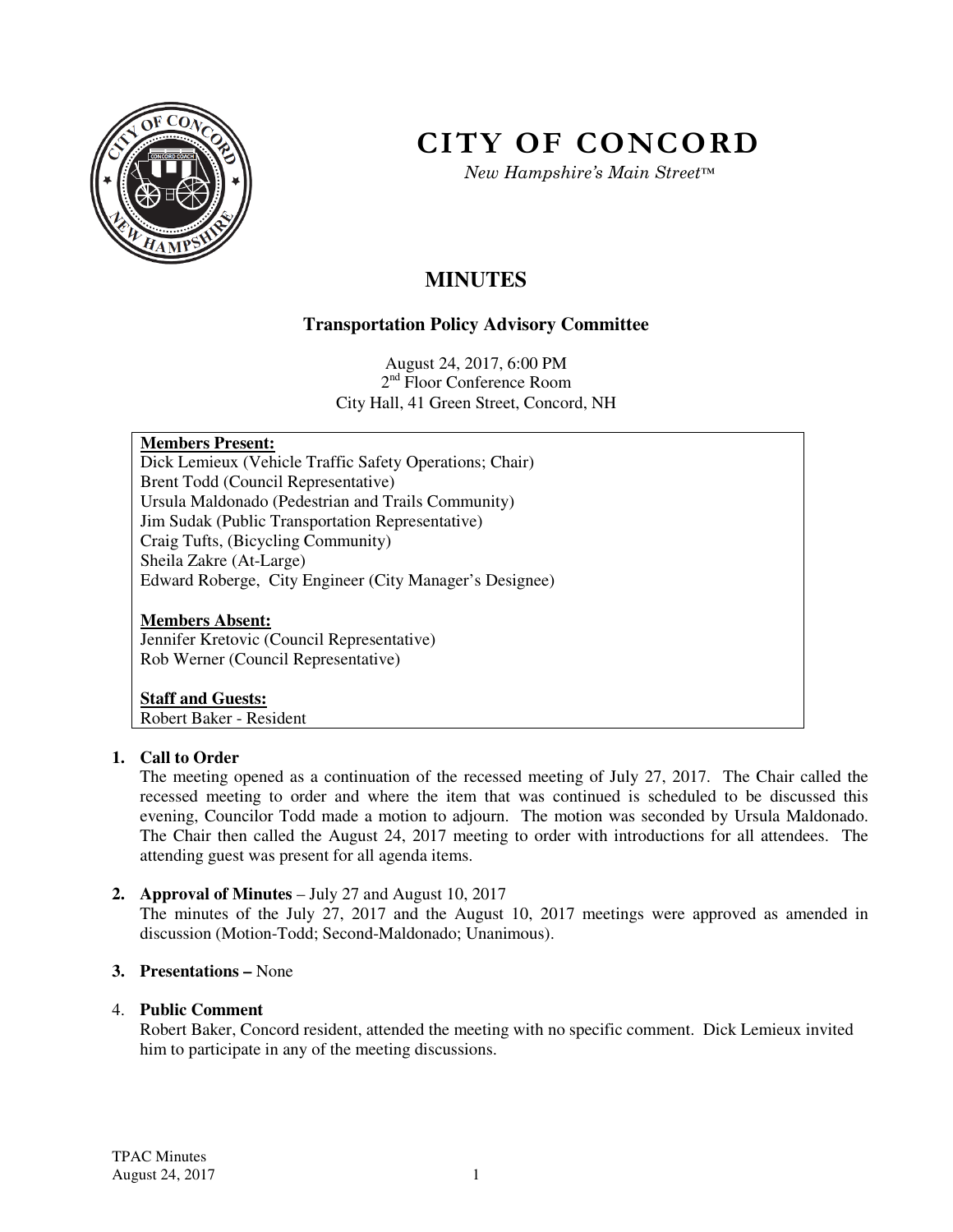#### **5. New Business -** None

#### **6. Old Business**

#### **a. Pleasant Street Rezoning Proposal**

The Chair noted that the full TPAC committee had developed a draft report and distributed it previously. The latest Draft copy was made available for final review. After a brief review, members noted minor edits. Ed Roberge suggested that the final report be placed on TPAC letterhead instead of Engineering Services letterhead. The Committee concurred. Minor edits to the report and the effective approval date will be revised, and the Draft watermark will be removed. Ed Roberge also noted that consideration of the Pleasant Street Rezoning Proposal was postponed at the August Planning Board meeting and that the final document will be forwarded to the City Planner for inclusion in the project record. The final report was approved (Motion-Maldonado; Second-Sudak; Unanimous).

#### **7. Consent Reports**

#### **Acceptance of Subcommittee Minutes**

The following subcommittee reports were accepted by unanimous consent: Traffic Operations – July 18 and August 15, 2017.

#### **8. City Council Meeting Update**

Councilor Todd noted that Council received a referral from Interchange Development LLC requesting relief from property covenants and request for rezoning Whitney Road/Hoit Road (US Route 4) parcels. The project contemplates development of commercial and industrial land uses on the parcels adjacent to the Mobil Station and Concord Crossing. Whitney Road is planned for extension to Sewalls Falls Road in the City's CIP. Councilor Todd also noted that funds for several CIP projects including the rehabilitation of the Concord Airport Taxiway A for Runway 17/35 were appropriated.

Ed Roberge also noted that several Traffic Operations Committee reports related to traffic speeds and signage were approved.

#### **9. TPAC Referrals from City Council, Staff and Chair**

**a. Referral from Councilor Kretovic regarding a resident request for review of the curb line constructed at the driveway to #244 N. State Street**

Ed Roberge reported that Engineering staff has me with the resident and a contract is pending with the contractor that completed the work on the US Route 3 project. Adjustments to the driveway opening and sidewalk ramp will be completed to provide better access to the site. The contractor is currently working on other project in Concord and will return to this site in late summer/early fall.

#### **10. Status Report on Subcommittees**

#### **a. Bicycle/Pedestrian Committee (TPAC-BP), Craig Tufts**

Craig Tufts noted that the committee was appreciative of the letters and reports forwarded to NHDOT in conjunction with pavement markings on the Sheep Davis Road/NH Route 106 and the US Route 202 connector projects. Dick Lemieux shared photos taken earlier that day showing pavement marking pre-marks along the NH 106 project which indicates a wider shoulder than previous.

Craig Tufts reported that the committee continues its discussions on the need for the State to consider a State-wide Complete Streets Policy. After a brief discussion, TPAC thought it might be helpful to engage Councilor Shurtleff, Minority House Leader and member of City Council at an upcoming TPAC meeting to discuss the benefits and importance of a State-wide Complete Streets Policy. Councilor Todd indicated he would reach out to Councilor Shurtleff.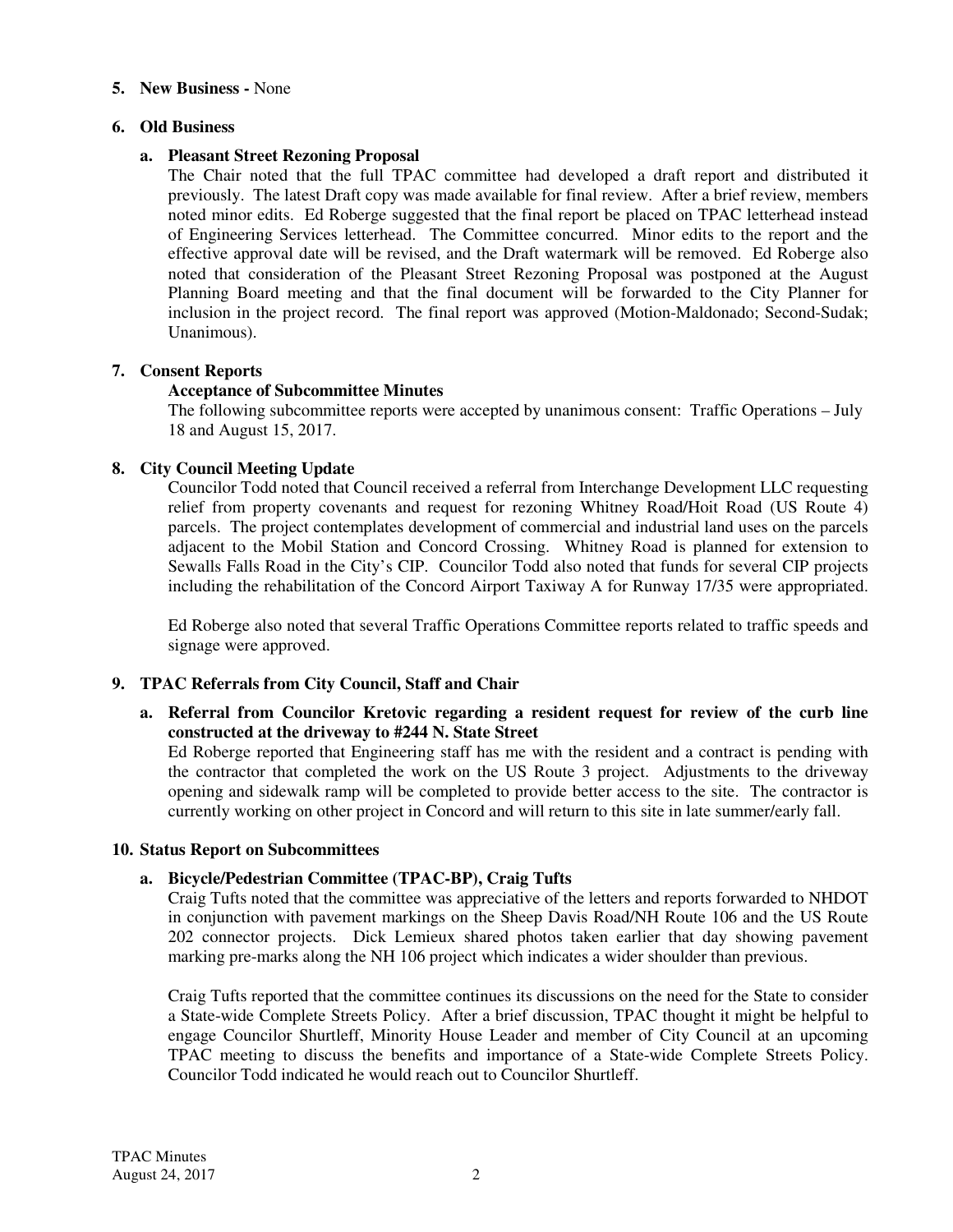Craig Tufts also noted that the committee has identified locations for bike position markings at traffic signals. Ed Roberge indicated that discussions between City Council and the City Manager prompted General Services to plan to include the painting in their work plan. Engineering will work with the Central NH Bike Coalition (CNHBC) to purchase a stencil for GSD's use. Ed Roberge also noted that GSD will be painting sharrows along the North-South Bike Route soon.

Craig Tufts indicated that the committee is interested in knowing how recent discussions with Bike Share vendors and Community Development Administration went. Ed Roberge indicated that the Deputy City Manager, City Planner, City Engineer, and staff conducted conference calls to vendors. Ed Roberge will coordinate with Heather Shank, City Planner to provide an update to TPAC at its September  $28<sup>th</sup>$  meeting.

### **b. Public Transportation Committee (TPAC-PT), Sheila Zakre**

Sheila Zakre reported that the committee continued its discussions on winter maintenance at bus stops and distributed a report from the subcommittee to TPAC. After a brief discussion, Councilor Todd indicated that changes in current GSD maintenance processes would need to come from the City Manager and/or City Council. The committee encouraged Sheila to meet with the City Manager to outline the public transportation committee's issues and request change in service. Sheila Zakre will reach out to Tom Aspell to discuss.

Sheila Zakre also reported that Dean Williams of CNHRPC will be conducting boarding and alighting studies in the next week or so and she encouraged all committee members to participate if possible. Additionally, the Concord Area Transit study for the consulting firm RLS is underway. Surveys should be going out soon to riders and the general public related to service and needs.

#### **c. Traffic Operations Committee (TOC), Rob Mack**

In Rob Mack's absence, Ed Roberge reported that TOC met briefly and discussed several speed and sign requests, as well as reviewed monthly crash reports.

#### **11. Staff Updates**

#### **a. Loudon Road Corridor Improvements (CIP 19)**  Ed Roberge reported that the Loudon Road project is underway. Paving improvements should be

complete by mid-September.

#### **b. Mountain/Shawmut/East Side/Exit 16 Roundabout (CIP 24)**

Ed Roberge reported that construction continues on the roundabout project. Work has been focused on pavement reclamation, grading, and shaping in anticipation to paving late next week. Several comments regarding traffic control and flagging were made by members. The project is anticipated to be complete by mid-October.

#### **c. Merrimack River Greenway Trail (CIP 543)**

Ed Roberge reported that the project has been focused on environmental permitting review for the past 6 months or so. Final wetland permit documents were submitted to staff for review this week. An updated project schedule was prepared indicating permitting and project bidding thorough late summer/fall with early 2018 construction.

Dick Lemieux reported that the FOMRGT have collected 1,500 petition signatures urging the State to acquire the recently abandoned Pan Am rail line – contiguous with the Northern Rail Trail. The committee has been discussing options to provide a project update report to City Council and present the petitions. Dick Lemieux specifically asked TPAC to support a request to City Council to urge the State to acquire the rail corridor as soon as possible. Following a brief discussion, TPAC members concurred and Dick Lemieux will request a meeting with Tom Aspell, City Manager, to discuss City